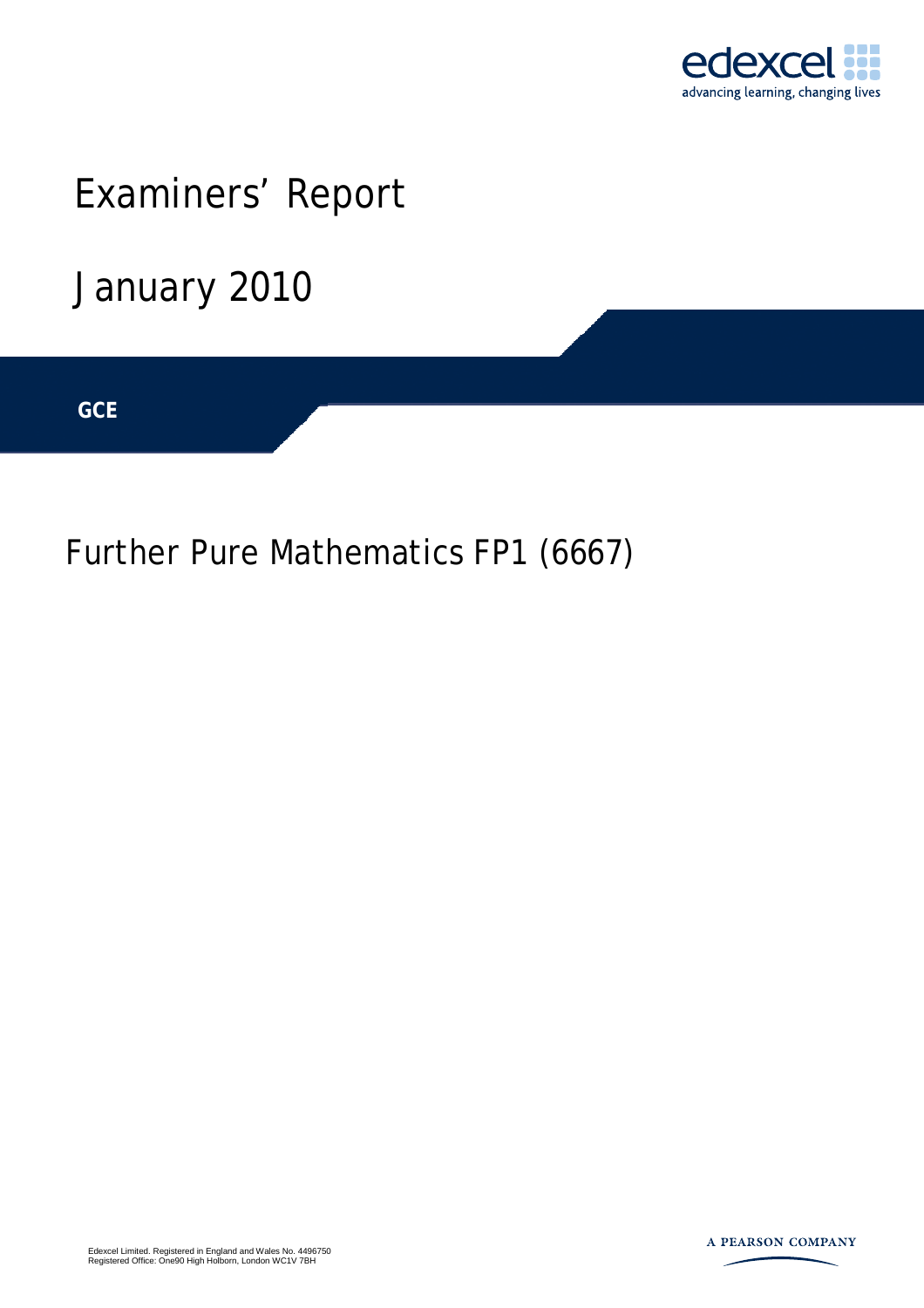Edexcel is one of the leading examining and awarding bodies in the UK and throughout the world. We provide a wide range of qualifications including academic, vocational, occupational and specific programmes for employers.

Through a network of UK and overseas offices, Edexcel's centres receive the support they need to help them deliver their education and training programmes to learners.

For further information, please call our GCE line on 0844 576 0025, our GCSE team on 0844 576 0027, or visit our website at www.edexcel.com.

If you have any subject specific questions about the content of this Examiners' Report that require the help of a subject specialist, you may find our Ask The Expert email service helpful.

Ask The Expert can be accessed online at the following link:

http://www.edexcel.com/Aboutus/contact-us/

January 2010

Publications Code UA023031

All the material in this publication is copyright © Edexcel Ltd 2010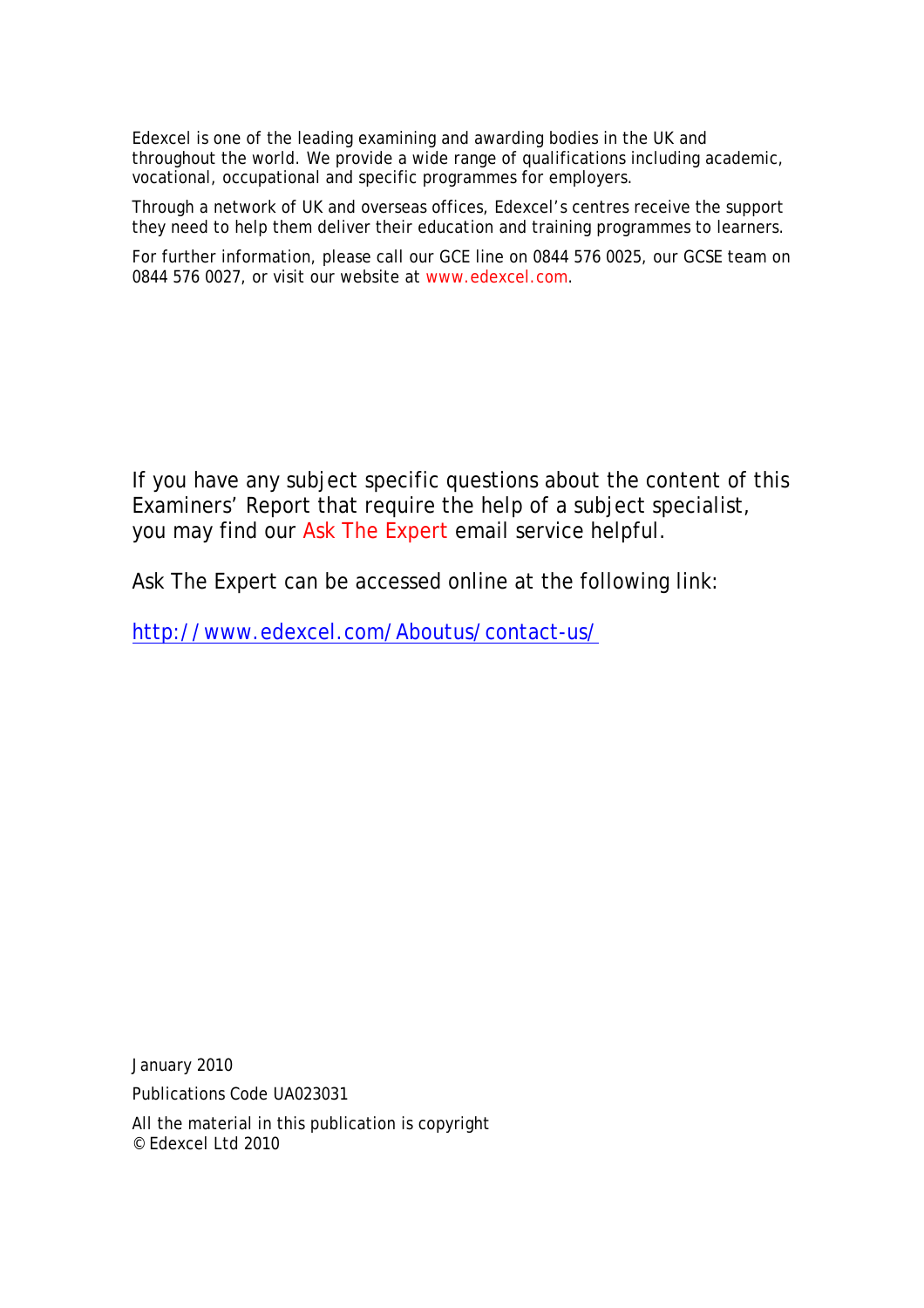### **Further Pure Mathematics FP1 Specification 6667**

#### **Introduction**

There was a similar standard of responses to previous FP1 papers and although candidates showed which techniques to select and also how to use them, they found some parts of this paper challenging, notably the induction questions.

#### **Report on individual questions**

#### **Question 1**

This question was well answered with many candidates gaining full marks.

In part (a) there were very few candidates who were unaware of the technique of multiplying numerator and denominator by  $(1+i)$ . Careless mistakes with arithmetic were the main reason that candidates lost marks on this part of the question e.g. dividing by 2 to give -6+5i or -3+10i. These were rare however. Part (b) was also well answered with most candidates following the method outlined in the mark scheme although some candidates correctly answered the question by calculating mod  $z_1$  divided by mod  $z_2$ . Unfortunately  $\sqrt{(-3^2 + 5i^2)}$  was occasionally seen.

Candidates who were successful in part (c) employed a variety of methods including  $\pi/2$  + arctan(3/5),  $\pi$  – arctan(5/3),  $\pi$  + arctan(5/-3) and arg  $z_1$  - arg  $z_2$ 

#### **Question 2**

Part (a) was usually correct, though the required interval was not always stated. A small number of candidates failed to follow the requested method in part (b), in general trying to use linear interpolation. For most, however, the correct method was used, but it was surprising to see how many candidates failed to give an interval in their final answer. Newton-Raphson was usually attempted correctly in part (c), though sometimes a few candidates had problems differentiating the negative index.

#### **Question 3**

There were many successful attempts at this question. However many candidates considered both  $u_1$  and  $u_2$ , which is not necessary, or worse, only considered  $u_2$ . There was then no evidence that the statement was true for  $n = 1$ , and hence for all positive integers. There needed to be some indication that the statement for  $u_{k+1}$  was true if  $u_k$  was true. An absence of words like "if … then", or "implied", meant that the final mark was lost. A related common error was to say that the truth for *k*+1 implied the truth for *k*. Some evidence was needed that the expression for  $n = k+1$  had been legitimately obtained; simply to assert that something is true is not enough.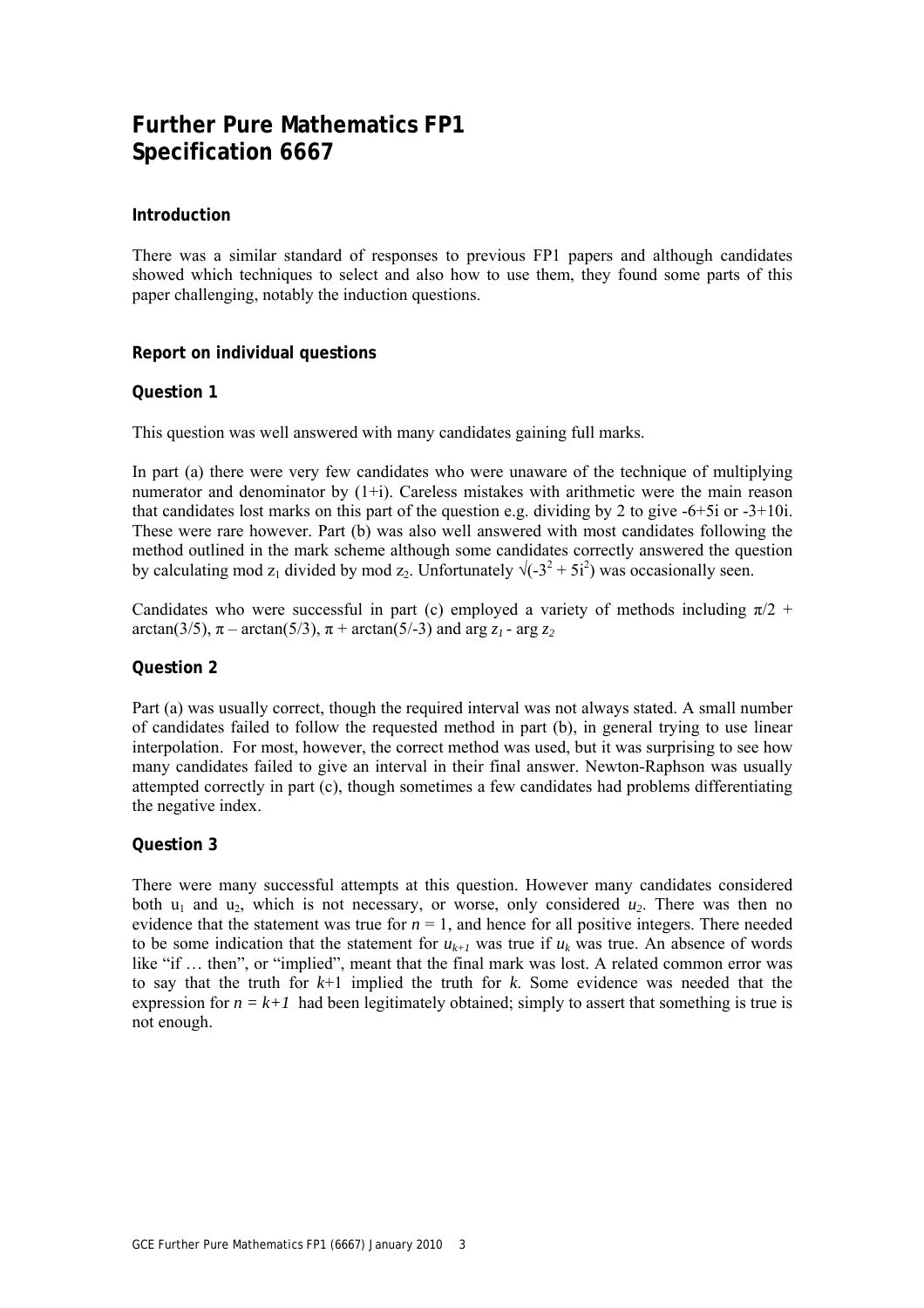#### **Question 4**

This question was well done. In part (a) nearly all candidates found the coordinates of the focus correctly.

In part (b) a majority were correct but there were quite a few errors. A number of candidates carelessly obtained  $y = 4$  at *P*. Many failed to realise that  $PB = PS$  as a property of a parabola and so used Pythagoras to find PS, leading to a few careless errors. Some candidates thought that perimeter is the same as area. It is essential, at this level that candidates do know the basic terminology used in Mathematics and read questions with care.

#### **Question 5**

In part (a) some candidates gave the reciprocal of the determinant as their answer rather than the determinant itself. The successful attempts at part (b) employed methods involving the discriminant of the equation det  $A = 0$ ; completing the square on the determinant; and a calculus/graphical approach. Some candidates lost the final mark in this part through not being able to fully justify their answer. The discriminant approach was most common with calculus rarely used. A number of candidates seemed confused about the precise meaning of the terms in use - singular, non-singular, real, complex. Whether the roots of the quadratic were real, complex, non-zero or positive was not clear to some. Part (c) was well answered by the vast majority of candidates, but some candidates did not spot the given value of *a*.

#### **Question 6**

This question was generally very well done. Nearly every candidate achieved the complex conjugate in part (a). In part (b) most candidates chose the method of expanding brackets, then equating coefficients to achieve *c* and *d*. This was generally very well attempted. Most mistakes were algebraic ones, with methods clearly understood. More confusion reigned amongst those who chose the alternative method. Some substituted 2 and found themselves with one equation in 2 unknowns. Those who substituted a complex root often made mistakes with powers of i or did not use the concept of equating real and imaginary parts.

The Argand diagrams in part (c) were good, and most found some way of introducing scale to their diagram, usually by "vectors", co-ordinates, or labelling the axes.

#### **Question 7**

This proved to be a challenging question for some, but many candidates were quite competent at handling the algebra involved. In part (a) most candidates differentiated the Cartesian equation although there were successful attempts at both parametric and implicit differentiation. A majority of candidates received full marks for part (a), although those who used  $y=mx+c$  as the equation of a line were more likely to make algebraic slips. Part (b) was more problematic. Many substituted (15c, -c) and nearly all of them the right way round. However, there was confusion about the quadratic having two letters in it and too many failed to just divide through by the constant c, to produce a very friendly quadratic equation. Once -5 and 3 were obtained as roots, the candidates generally proceeded successfully to obtain the co-ordinates of the 2 points. Some lost the final mark for an errant *t*, or two, in the statement of the co-ordinates.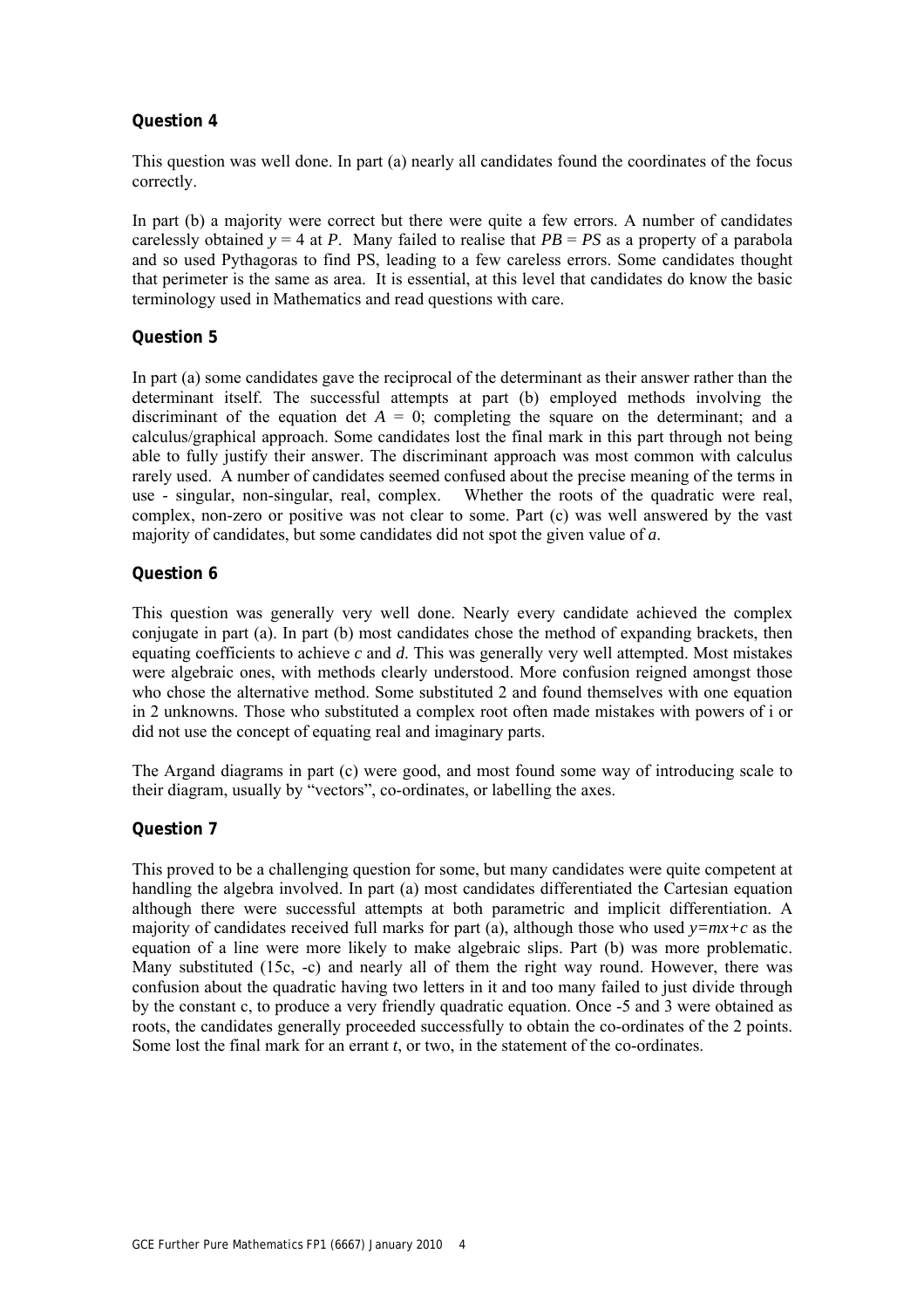#### **Question 8**

As seen in Q3, the induction process was often proved to be a challenge for candidates. Some assumed both  $n=k$  and  $n=k+1$ , many could not identify the three necessary steps. Several gained the first mark but then multiplied out rather than factorising. Some successfully factorised the resulting quartic, and some worked backwards to show it was correct, but many just produced the factorisation from nowhere. Those who factorised out the  $(k+1)^2$  from their initial expression generally did so successfully. Part (b) was often correct, with only a few rarer examples of  $+2$  rather than  $+2n$ . Part (c) was usually correct with only a few incorrect methods such as  $S(25) - S(15)$  or simply  $S(25)$  and a few examples of substituting 25 into  $r^3 + 3r + 2$ .

#### **Question 9**

In general this question was answered very well, and a high proportion of candidates gained full marks. There was, in some cases, uncertainty about the order needed to perform the matrix multiplication. A common error in part (a) was to omit the centre of rotation, but the correct angle and direction were almost always present. There were 2 popular approaches to part (b), either involving the formation of a pair of linear simultaneous equations, or finding the inverse of matrix **M**. Slips with signs produced the most common errors. The marks in (c) were almost always gained, with the simplified version of the surd being easily obtained. If slips were seen in part (d), these were mainly due to errors with signs. Provided that  $M<sup>2</sup>$  had been found correctly, the coordinates in part (e) were normally obtained correctly. Some candidates did not use the coordinates of point  $B$ , thereby losing the marks. In part (d) and part (e), other candidates referred back to the geometry of the situation, obtaining their correct answers with some ease.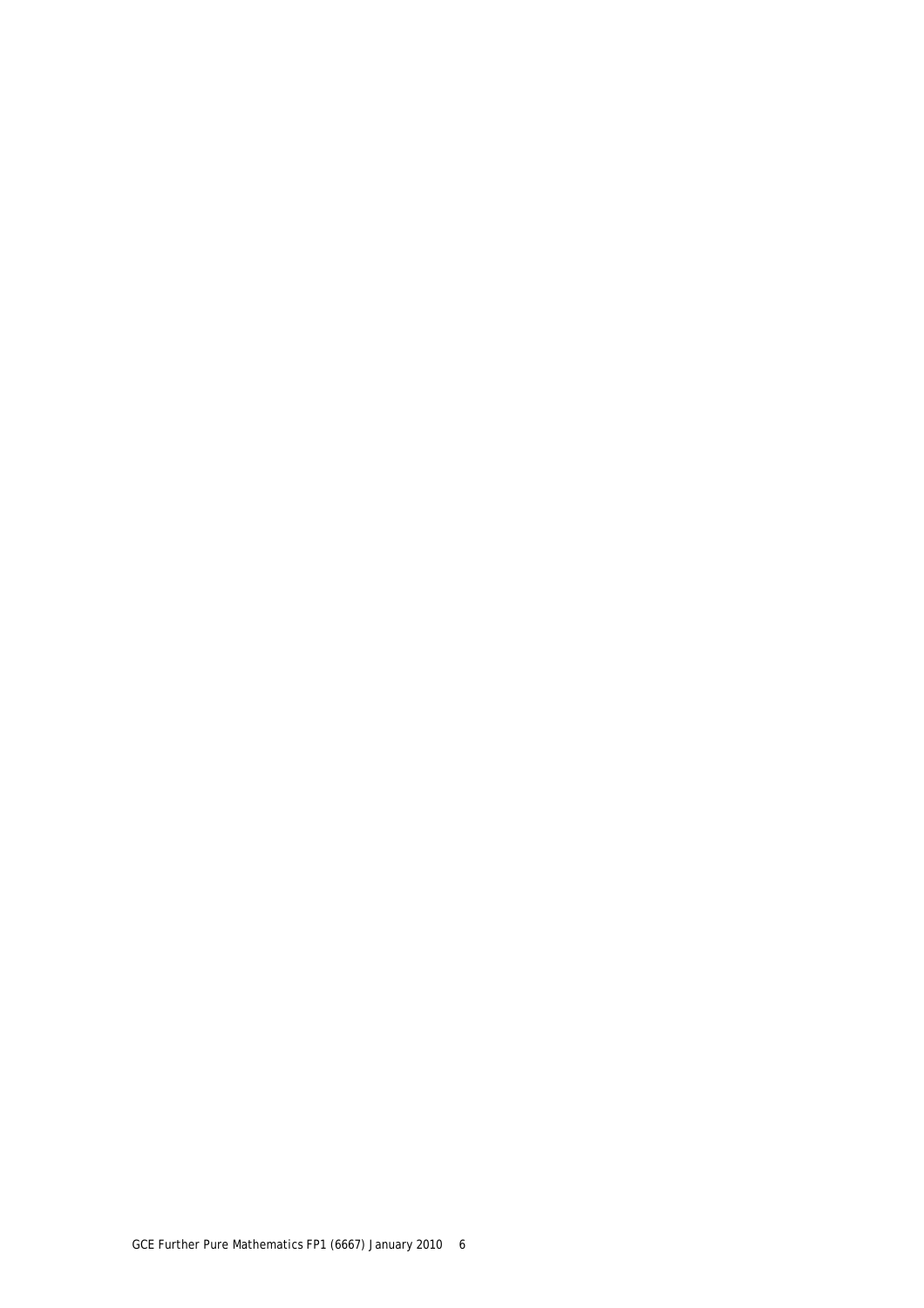## **Grade Boundaries**

| Module                                     | 80 | 70 | 60 | 50 | 40 |
|--------------------------------------------|----|----|----|----|----|
| 6663 Core Mathematics C1                   | 63 | 54 | 46 | 38 | 30 |
| 6664 Core Mathematics C2                   | 54 | 47 | 40 | 33 | 27 |
| 6665 Core Mathematics C3                   | 59 | 52 | 45 | 39 | 33 |
| 6666 Core Mathematics C4                   | 61 | 53 | 46 | 39 | 32 |
| 6667 Further Pure Mathematics FP1          | 64 | 56 | 49 | 42 | 35 |
| 6674 Further Pure Mathematics FP1 (legacy) | 62 | 54 | 46 | 39 | 32 |
| 6675 Further Pure Mathematics FP2 (legacy) | 52 | 46 | 40 | 35 | 30 |
| 6676 Further Pure Mathematics FP3 (legacy) | 59 | 52 | 45 | 38 | 32 |
| 6677 Mechanics M1                          | 61 | 53 | 45 | 38 | 31 |
| 6678 Mechanics M2                          | 53 | 46 | 39 | 33 | 27 |
| 6679 Mechanics M3                          | 57 | 51 | 45 | 40 | 35 |
| 6683 Statistics S1                         | 65 | 58 | 51 | 45 | 39 |
| 6684 Statistics S2                         | 65 | 57 | 50 | 43 | 36 |
| 6689 Decision Maths D1                     | 67 | 61 | 55 | 49 | 44 |

The table below gives the lowest raw marks for the award of the stated uniform marks (UMS).